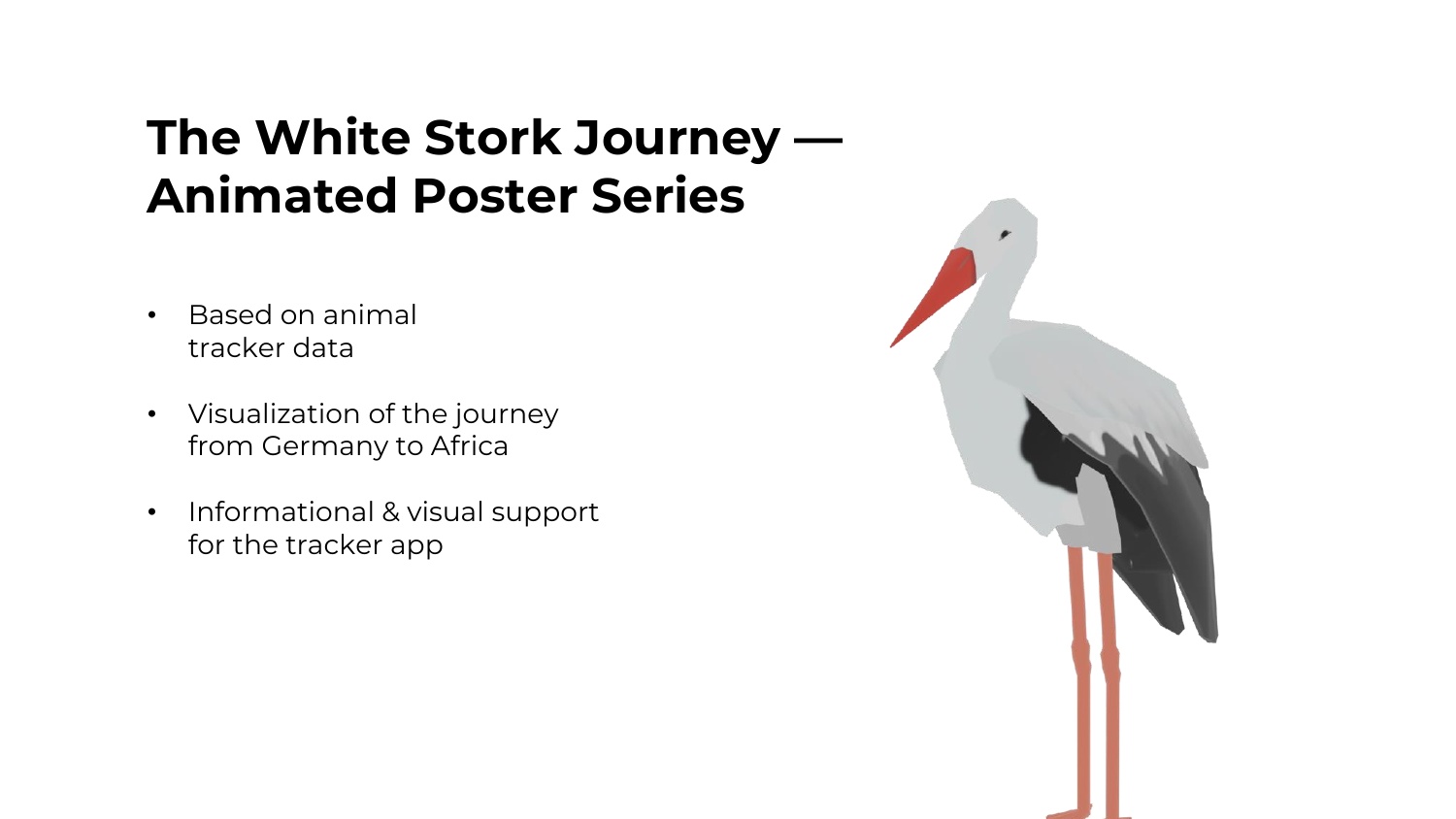- 4 different scenes and countries
- Environment changes around the stork
- Typical places the storks spent time to rest and eat

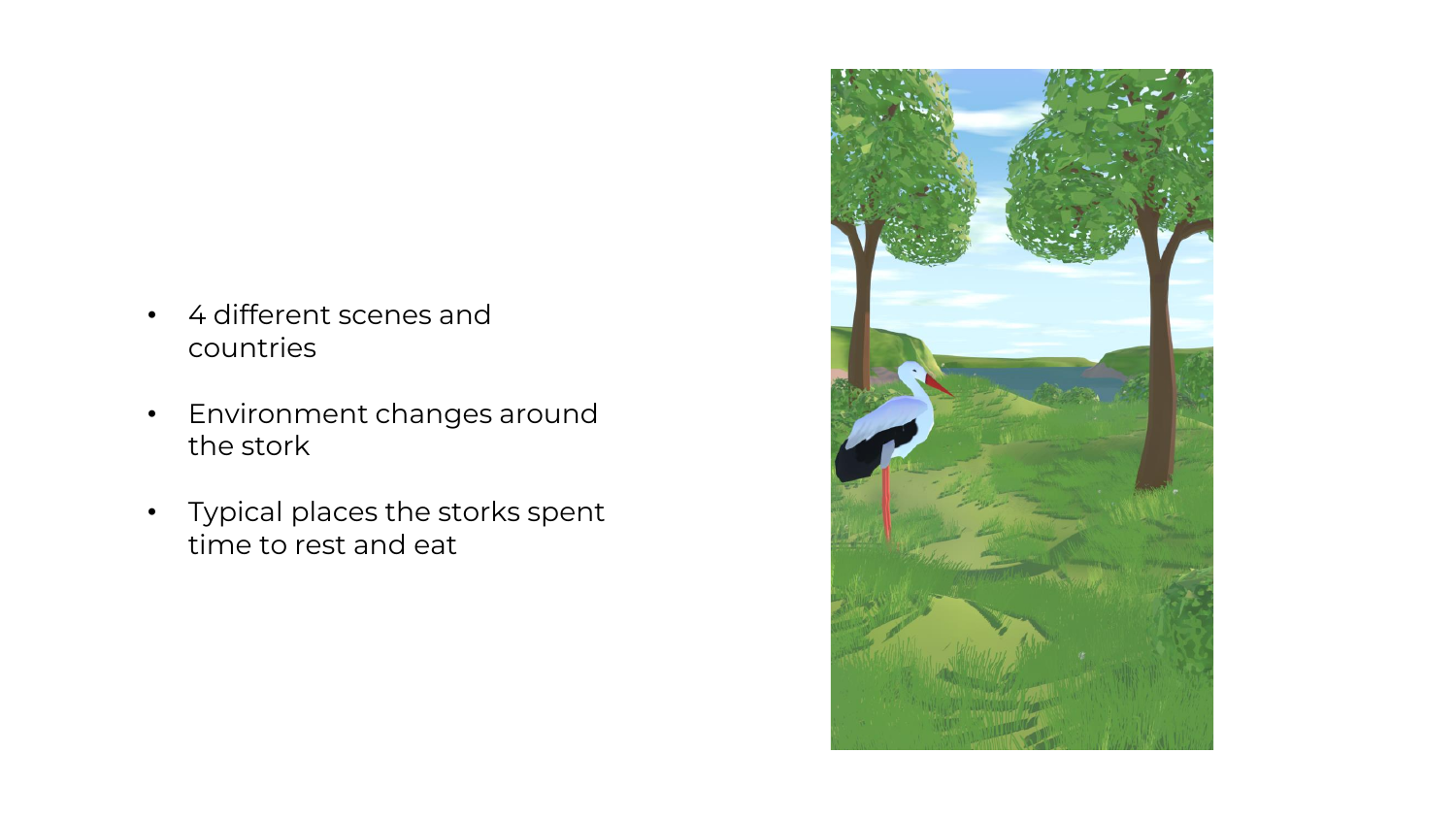- Stork stays in the same place
- Environment changes in small steps
- Idle animations
- Posters looped back and forth

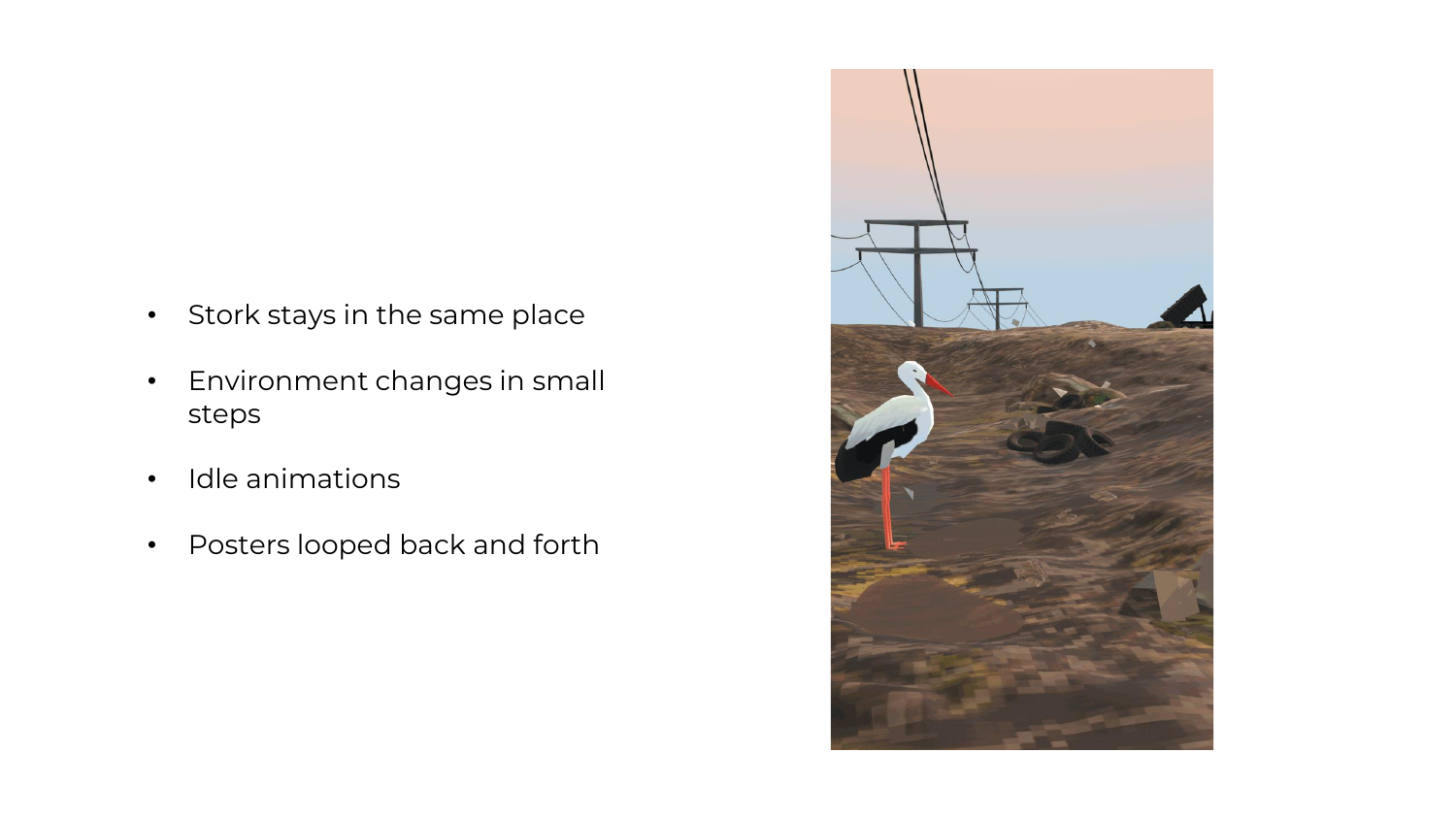







### Informational overlay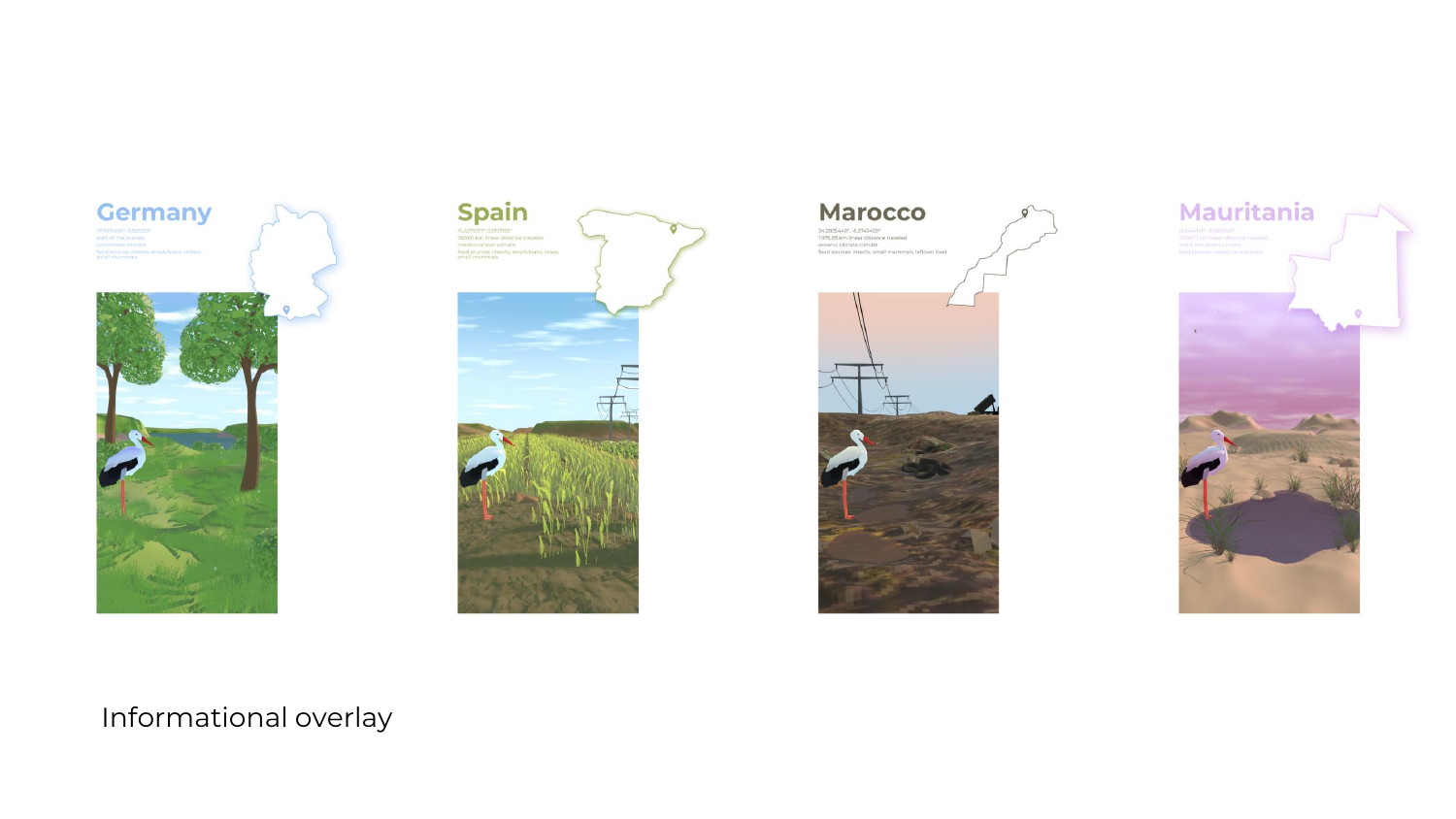# **Marocco**

34,2835448°, -6,5743458° 1.976,89 km linear distance traveled oceanic climate climate food sources: insects, small mammals, leftover food

Overlay detail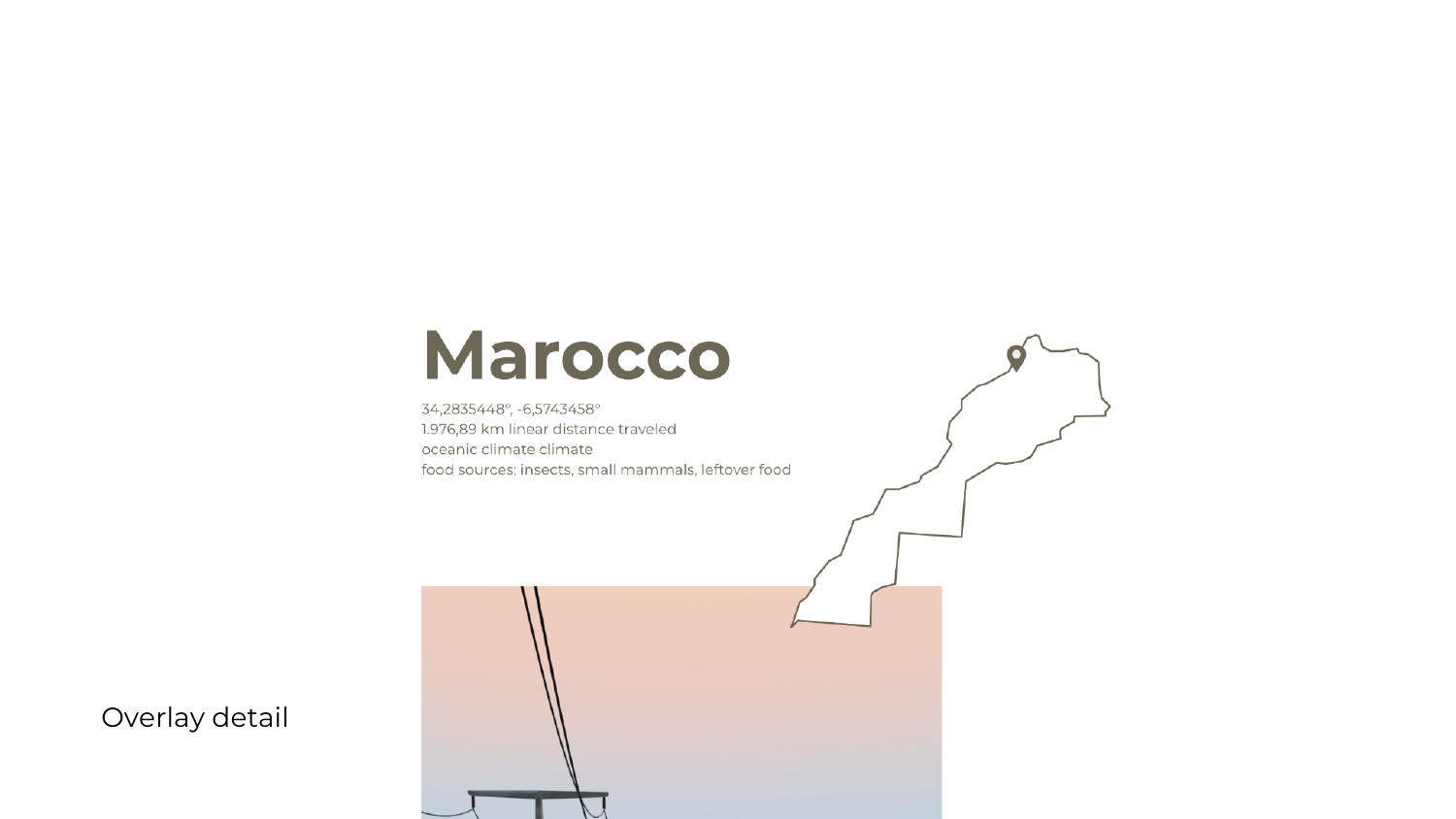### Exhibtion Space:

- Vertical TV (preferably 4k)
- Project description



| ٠<br>÷ |  |
|--------|--|
| ٠      |  |
| í      |  |
| W      |  |
| ٠<br>ı |  |
|        |  |